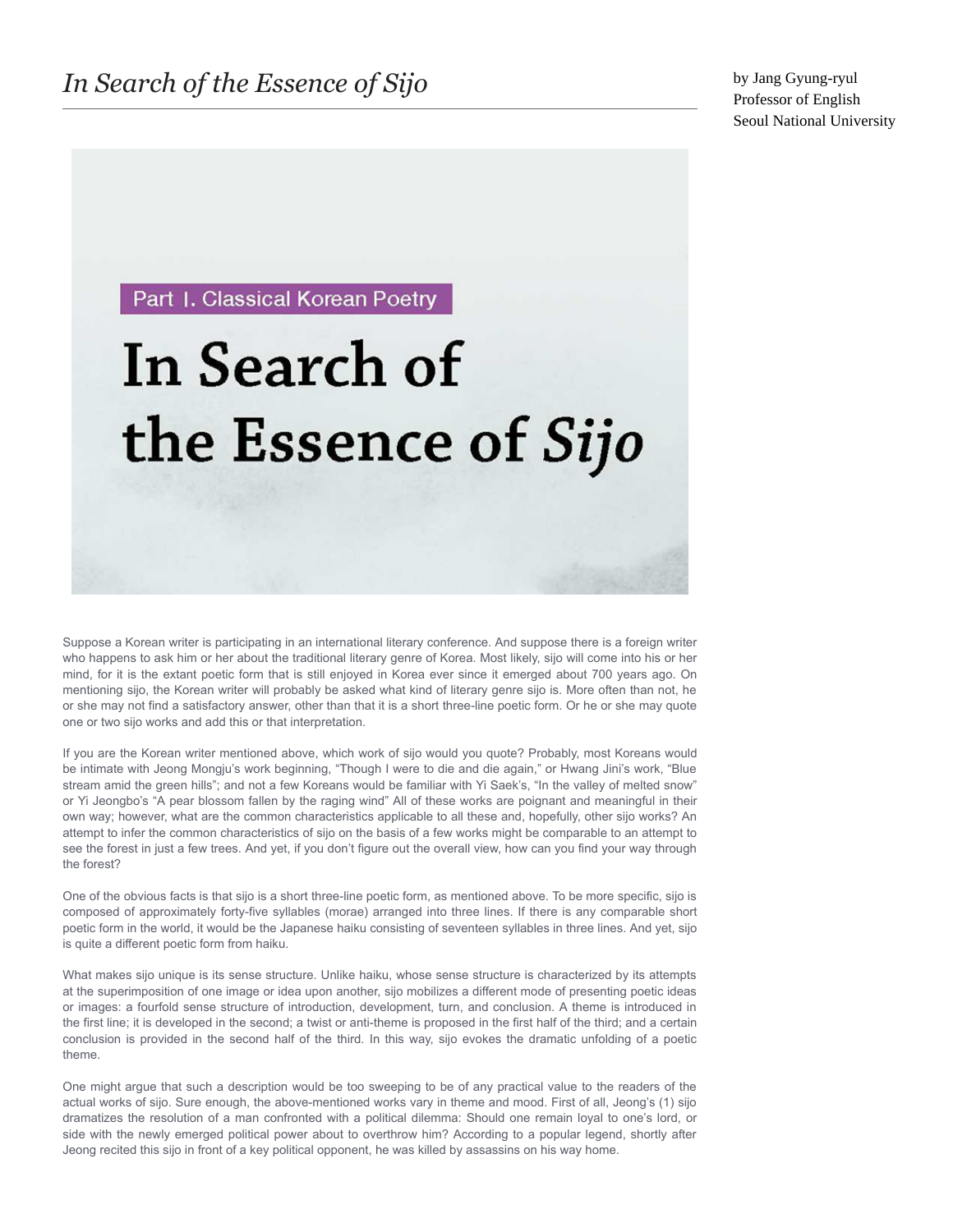Though I were to die and die again, still die a hundred times, And so my bones all turn to dust, my soul remains or not, My single-minded heart toward my love shall never perish.\*

Hwang Jini's (2) work is a sort of love poem, and its major theme would be summarized as carpe diem. "Blue stream" is a pun on the name of a noble, Byeokgyesu, who took pride in his being impervious to any female charm, and "Bright Moon" was a pseudonym of Hwang, who was a gisaeng (a professional entertainer) at the time. The legend says that, while Byeokgyesu passed by, Hwang recited this provocatively suggestive sijo. Attracted to her beauty and poetic ingenuity, Byeokgyesu was said to have fallen in love with her. One might also read in this sijo a satirical tone of a commoner mocking the ostentatiousness of the nobility.

Blue Stream amid the green hills, better not boast of your speed. Once you have reached the ocean there's slim chance you will return. When Bright Moon shines over the hills, why not stay awhile and enjoy it?\*

On the other hand, Yi Saek's (3) sijo conveys nostalgia for the peace and harmony of bygone days. Yi was a surviving retainer of the Goryeo dynasty who refused to take office after its fall. Here in this work, he implicitly discloses his yearning to meet someone with political fidelity who could share his sense of loss. In the Korean literary tradition, the plum blossom is a symbol of loyalty or fidelity.

In the valley of melted snow, the clouds are gathering deep; The heart-gladdening plum flowerwhere is it blooming now? I stand alone at sunset, not knowing where to go.\*

At a cursory glance, Yi Jeongbo's (4) work might be read as a song of nature. A closer look at this work, however, will reveal that this is not so. Above all, note that the pear blossom and the spider are not natural objects in the literal sense of meaning: how can the pear blossom have the will to fly back to the branch, and the spider to think? By personifying them, the poet leads us to read them as the metaphor of human beings who are at once the ones displaced and the ones eager to feed on the displaced. In this sense, Yi's sijo can be interpreted as a biting, satiric criticism of human reality.

A pear blossom fallen by the raging wind tosses about here and there; Soon, failing to fly back to its branch, it gets stuck in a spider's web. Look: that spider will pounce on it, thinking it has caught a butterfly.\*

If there was anything the above-discussed sijo had in common, what would it be? Obviously, all these works are about human affairs. But is there a literary work that hasn't anything to do with human affairs? In a sense, we should say yes. And yet, if compared with haiku, what we are arguing about sijo will become self apparent: while haiku pursues the momentary or the intuitive knowledge of the phenomenal world, sijo aims at an understanding of human reality. In other words, whereas haiku is a poetic form oriented to symbolically reveal the state of mind that transcends time and reality, sijo can be understood as a poetic form oriented to allegorically describe human reality. Indeed, the essence of sijo lies in the sense of reality that the poet perceives within human time and along with human time.

It goes without saying that there are sijo in praise of the beauty or mysteries of nature. Even in such cases, however, the aim of sijo poets is the ironic and/or critical comment on human reality, as evidenced by Yi's sijo about the pear blossom and the spider. Or, whether explicit or implicit, the poet's conscious sense of reality plays an important role in sijo writing. In a nutshell, there is no sijo work that can be categorized as a song purely intended to say something about nature.

One more thing to point out is that the utilization of vivid images is a must for sijo. To borrow from the American poet Ezra Pound, "certain qualities of vivid presentation" of things to the mind's eye could be considered as the common characteristic observable in the traditional poetry of all East Asian countries: Korea, Japan, and China. And yet, if we are allowed to add a few more words as to the essence of sijo, we may say that it lies in the dramatic presentation of vivid poetic images or ideas in the sequence of introduction, development, turn, and conclusion.

(1) Jeong Mongju (1338–1392): One of the most venerated sages of Korea, who tried in vain to protect the waning Goryeo dynasty against the newly emerged political power.

(2) Hwang Jini (1506?–1567?): The most illustrious and accomplished of all women poets of the Joseon dynasty, whose love poems, in particular, are highly esteemed for their poetic ingenuity.